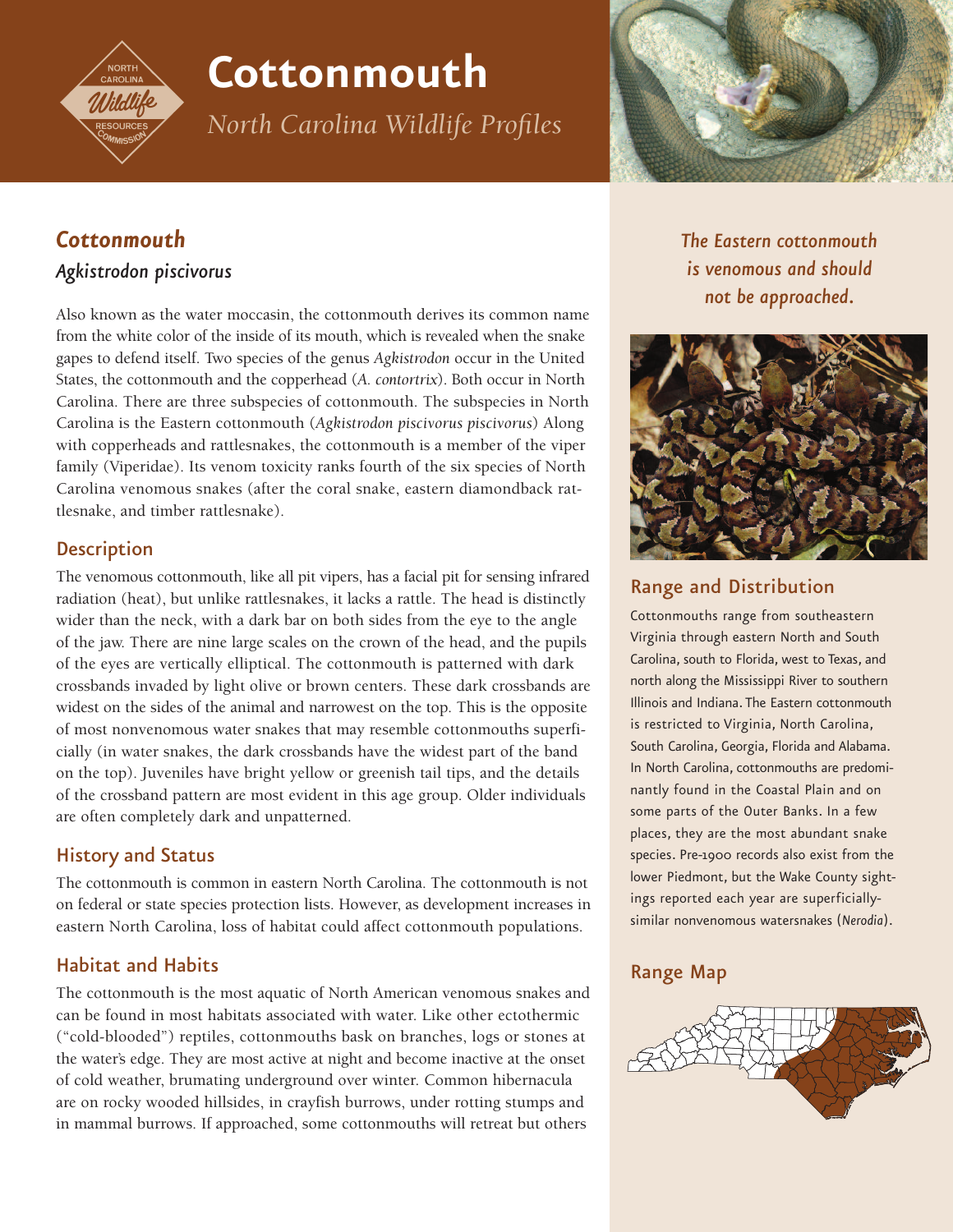are defensive and will stand their ground. They often coil, vibrate their tail and open their mouth to reveal the white inner lining.

## Human Interactions

The Eastern cottonmouth is venomous and should not be approached. Human mortality due to a cottonmouth bite is unreported for North Carolina, but has been recorded elsewhere. However, experiments with wild cottonmouths showed that, when confronted, over 50 percent of cottonmouths tried to escape, and 78 percent used threat displays as a secondary defense; only 36 percent ultimately bit an artificial hand used in the tests. Some venomous snakes can control the amount of venom and may elect to bite defensively without injecting venom (a "dry bite"); since venom is expensive to produce and is primarily used to kill prey, a prudent snake should not want to waste venom on a predator, which it cannot then eat.



*NCWRC biologist Jeff Hall, handling a cottonmouth during survey count.*

## **Wild Facts**

#### **Classification**

Class: Reptilia (reptiles) Order: Squamata (snakes & lizards) Suborder: Serpentes (snakes) Family: Viperidae (vipers)

#### **Average Size**

Adults measure 3ft.-4 ft. but are known to reach 6 ft. The record is 74 in.

### **Food**

Cottonmouths have a very generalized diet; they eat fish, other snakes, small mammals, birds, lizards, amphibians, turtles, crayfish and insects. Cottonmouths exhibit an ontogenetic shift in foraging strategy, with juveniles ambushing mostly amphibian prey from open sites around the edges of wetlands, while adults employ more active foraging in a variety of habitats.

#### **Breeding**

Like most pit vipers, cottonmouths are viviparous (give birth to living young). Both males and females reach sexual maturity at 2–3 years. Mating takes place in both spring and fall. Females give birth to a litter of 3–14 young between August and October. Females may congregate before giving birth and remain with their broods, possibly to defend them, for several days. Because breeding is energetically expensive, many vipers, including cottonmouths, commonly reproduce in alternating years.

#### **Young**

Neonates (newborns) are approximately 9.5 in.–10 in. long and are strongly patterned with light-centered dark brown to reddishbrown crossbands. The tip of the tail is yellow and is used as a lure to attract prey.

**Life Expectancy** 10–20 years or more.